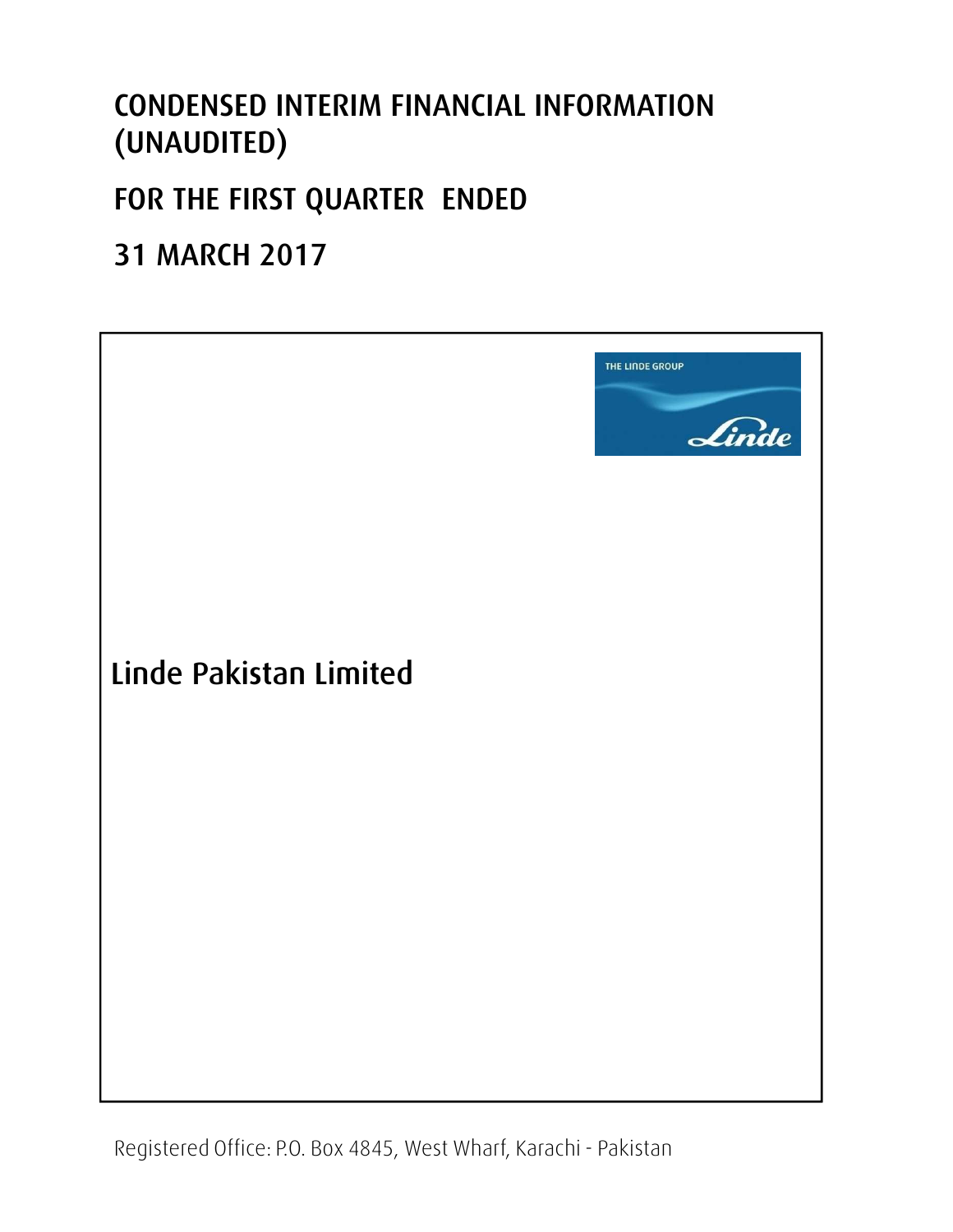

### Our Vision.

Linde Pakistan Limited (LPL) will be the leading industrial gases and hospital care Company, admired for its people, who provide innovative solutions that make a difference to the community.

### Our Mission.

To engage effectively, responsibly and profitably in the industrial gases, healthcare and welding markets.

LPL consistently seeks a high standard of performance, and aims to maintain a long-term leadership position in its competitive environment. This will be achieved through operating efficiency, continued dedication to serving our customers, cost effectiveness and behavioral conformance to our values.

The Company will be recognized by the communities it operates in, as a safe and environmentally responsible organization.

Our people will be acknowledged for their integrity and talent. The corporation acknowledges that commercial success and sustained profitable growth depends on the recruitment, development and retention of competent human resources and it will continue to invest in building this organizational capacity and capability.

For shareholders, it protects their investment and provides an acceptable return. This is achieved through continued commercial success in winning new business and retaining existing customers. This is underpinned by the development and provision of new products and services to its customers, offering real value in price, quality, safety & environmental impact.

 $\overline{2}$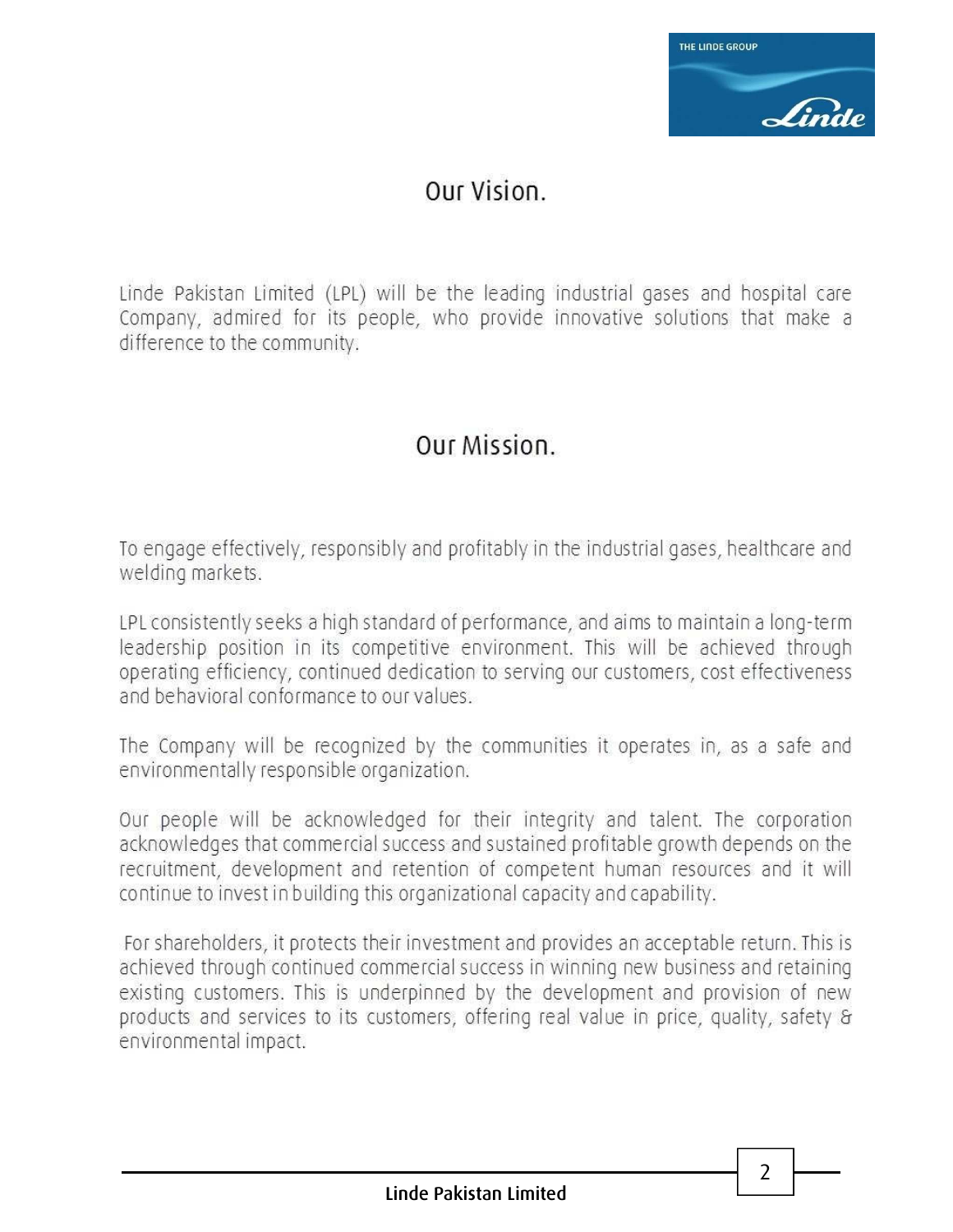# Company information

#### Board of Directors

Munnawar Hamid – OBE Non-Executive Chairman Muhammad Ashraf Bawany Chief Executive & Managing Director Humayun Bashir Independent Director Shahid Hafiz Kardar **Independent Director** Andrew James Cook **Independent Director** Ganapathy Subramanian NarayanaSwamy Muhammad Samiullah Siddiqui Executive Director Jahanara Sajjad Ahmad

#### Chief Financial Officer

Muhammad Samiullah Siddiqui

#### Company Secretary

Mazhar Iqbal

#### Board Audit Committee

| Humayun Bashir<br>Shahid Hafiz Kardar<br>Andrew James Cook<br>Ganapathy Subramanian NarayanaSwamy | Chairman<br>Member<br>Member<br>Member |  |
|---------------------------------------------------------------------------------------------------|----------------------------------------|--|
| Mazhar Iqbal                                                                                      | Secretary                              |  |

#### Board Human Resource & Remuneration Committee

Munnawar Hamid – OBE Chairman Non-Executive Director Muhammad Ashraf Bawany **Muhammad Ashraf Bawany** Member Chief Executive & Managing Director<br>
Member Non-Executive Director Andrew James Cook Ganapathy Subramanian NarayanaSwamy Member Non-Executive Director

Muhammad Salim Sheikh Secretary Secretary Head of HR

#### Share Transfer Committee

Muhammad Samiullah Siddiqui Member Executive Director

Standard Chartered Bank (Pakistan) Limited KPMG Taseer Hadi & Co. Deutsche Bank AG HBL Bank Limited Legal advisor Citibank NA Ayesha Hamid of Hamid Law Associates MCB Bank Limited National Bank of Pakistan Limited Registered office

#### Share Registrar Website

Central Depository Company of Pakistan Limited www.linde.pk

**Non-Executive Director<br>Non-Executive Director** 

**Independent Director** Independent Director Non-Executive Director Non-Executive Director

Manager Finance & Company Secretary

Muhammad Ashraf Bawany Chairman Chief Executive & Managing Director

Wakil Ahmed Khan Secretary Manager – Corporate Services

**Bankers** Auditors **Auditors Auditors Auditors** 

Meezan Bank Limited West Wharf, Dockyard Road, Karachi–74000

www.linde.com

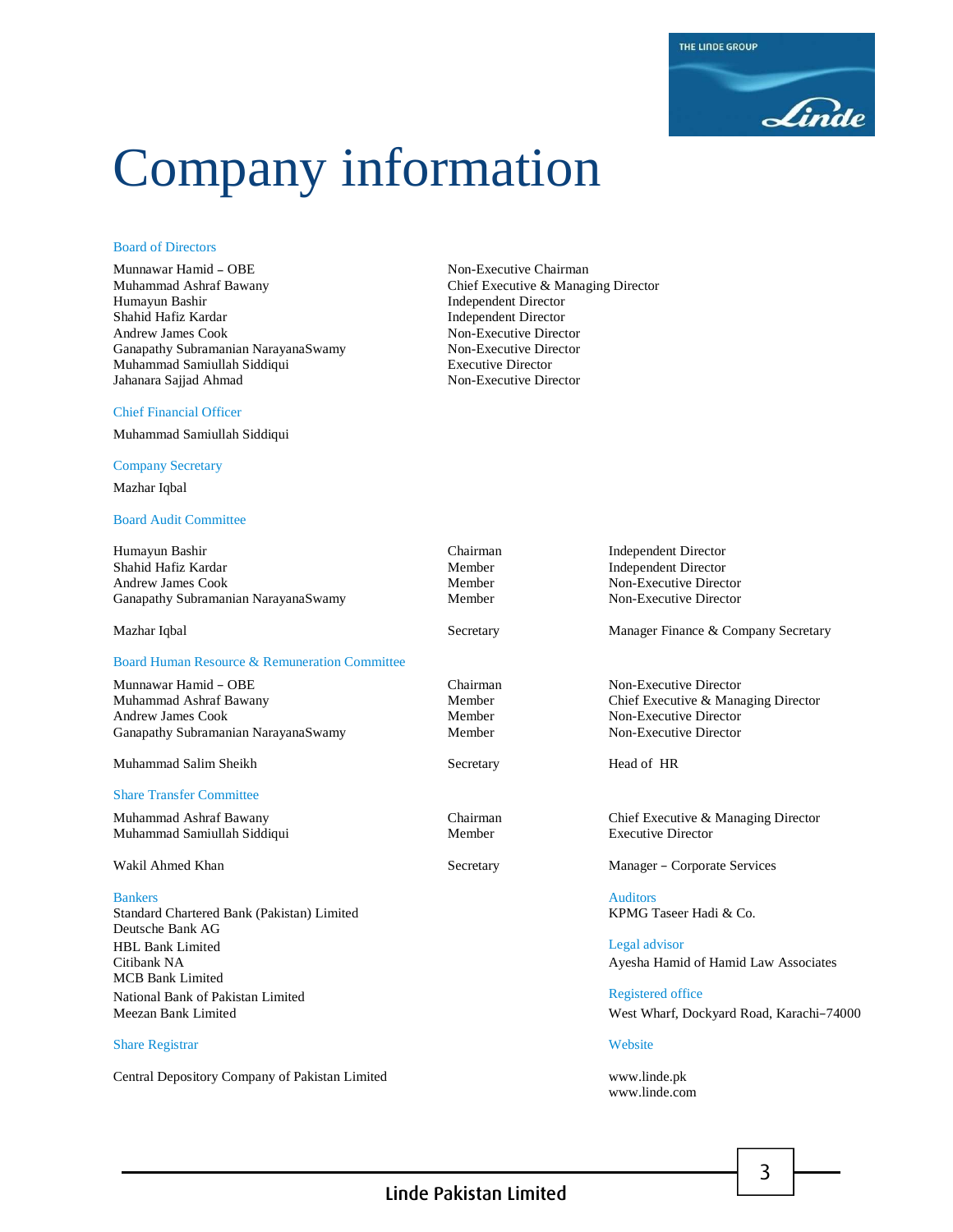

#### **Directors' Review**

I am pleased to present the Directors' Review together with the Condensed Interim Financial Information (un-audited) of your Company for the first quarter ended 31 March 2017.

The economic activity in the country continued to gather pace during the current fiscal year as a result of increase in Large-scale Manufacturing, a healthy growth in the private sector credit and better agricultural output. Gross Domestic Product (GDP) growth in FY 2017 is expected to improve further to reach at the level of 5% as compared to 4.7% in FY 2016 on the back of positive economic sentiments, improved energy supplies, and China Pakistan Economic Corridor (CPEC) related investments. The inflation remained at the level of 4.9% at the end of Q1 2017 against the average of 3.7% during the calendar year 2016 mainly caused by a recovery in food commodity prices and certain taxation measures. Current Account remained under pressure due to increasing imports and declining exports coupled with a slight decline in foreign remittances. Although the Government has taken measures to improve the current account deficit, the overall external account position will depend on higher export earnings; continuity of the financial inflows, CPEC related imports and global oil prices. In addition, improved energy supplies, low interest rates, increased development spending, CPEC-related activities and consequent improvements in existing infrastructure are further expected to strengthen manufacturing sector growth.

During the first quarter of the year 2017, your Company achieved an overall turnover of Rs. 1 billion, registering an increase of Rs. 23 million or 2% compared to the same period last year. The Gases business witnessed a growth of 4% over last year as a result of growing demand from power & infrastructure related projects as well as opportunities in the food sector and recovery in Gaddani shipbreaking, despite prices remaining under pressure due to surplus capacity and lower energy costs. Hard good segment's sales continued to remain under pressure due to imposition of regulatory duty by the Government on raw and finished imported materials which has encouraged smuggling and therefore increase availability of cheaper product in the market.

The gross profit for the quarter ended March 2017 stood at Rs. 228 million, exhibiting a growth of 3% compared to the corresponding period last year and gross profit ratio also increased to 22.2%. The growth in gross profit was achieved as a result of stringent cost control measures, continued productivity initiatives to improve manufacturing efficiencies and reduce operational cost and improved sales in premium sectors. After accounting for overheads and other income, the operating profit of the Company witnessed an increase of 5% over last year. Finance costs for the period reduced by 14% and after taking into account the higher tax charge for the current year, the profit after tax stood at Rs. 55 million (EPS of Rs. 2.18), witnessing a healthy growth of 14% over corresponding period last year.

With regard to divestment of 60% shares by The BOC Group Limited, U.K. in the Company, as reported earlier at the Pakistan Stock Exchange, four potential buyers have expressed their intention for acquisition of these shares. Currently, the Due Diligence Review by these potential buyers is underway.

Keeping in view the company's performance, your directors are confident of sustainable and strong performance during the rest of the year.

On behalf of the Board

**Karachi: 26 April 2017**

humawa Hamid

**Munnawar Hamid OBE** Chairman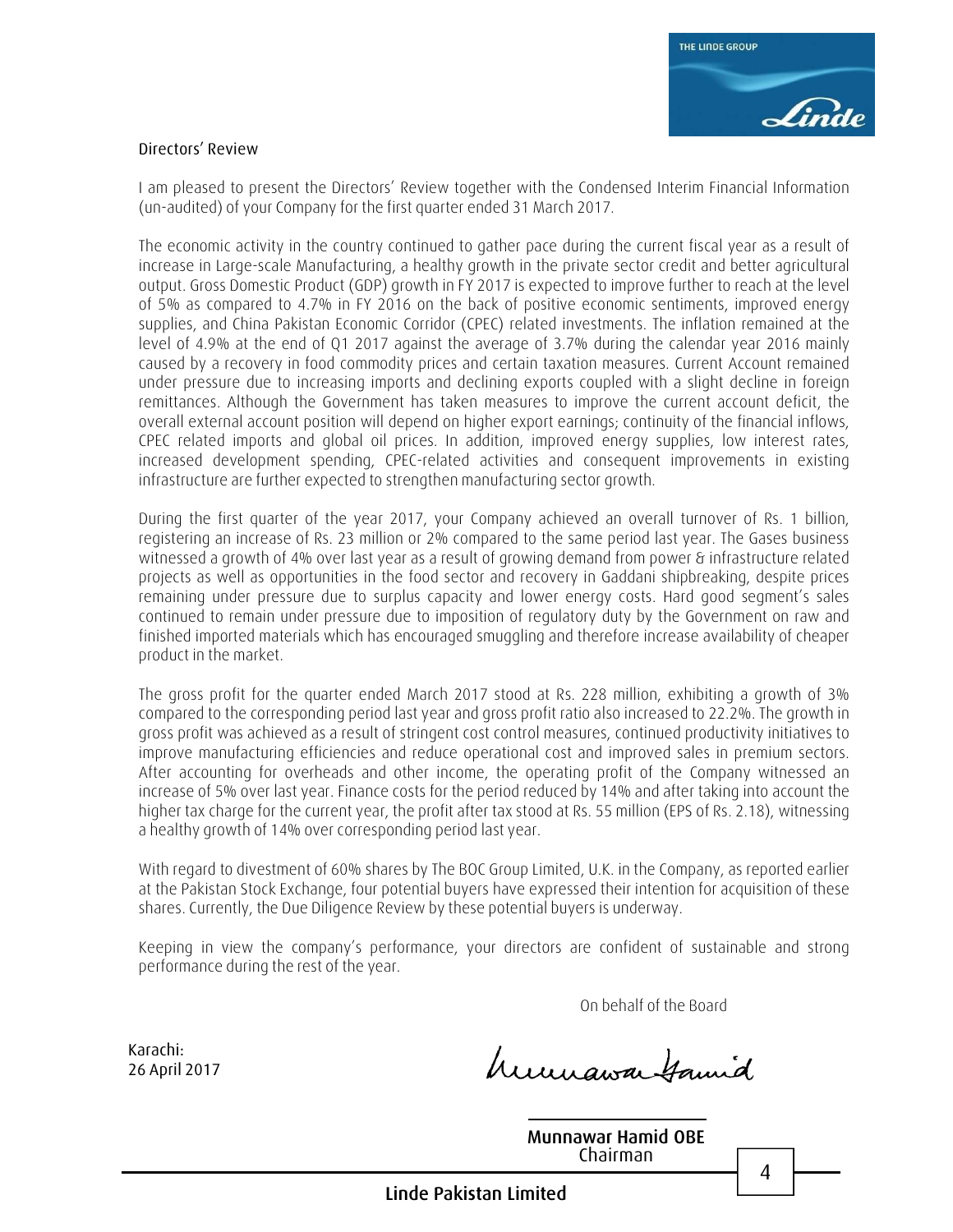### ڈائریکٹرز کاجائزہ

میں بمسر ت ڈائریکٹرز کاجائز ہ مع آپ کی کمپنی کی عبوری مالیاتی معلومات (غیرآ ڈٹ شدہ ) کاخلاصہ برائے پہلی سہ ماہی پختمہ 31 مارچ2017 پیش کرتا ہوں۔ موجودہ مالی سال کے دوران میں ملک میں معاشی ترقی کاسفر جاری ہے جس کی وجہ بڑے پیانے کی پیداوار میں اضافہ ٹچی شعبہ کے کریڈٹ میں نمایاں اضافہ اورزری پیدادارے بہترنتانج ہے۔مالی سال2017میں خام کمکی پیدادار(GDP) میں مزیداضافہ کی توقع ہے جومثبت معاشی کیفیت، توانائی کی بہترفراہمی اور جائنایاک ا كنا مك كوريڈ ور (CPEC) سے متعلق سر ماہيكارى كى بناء ير مالى سال 2016 ميں 7% 14 صافہ كے متعاملے ميں مالى سال2017 ميں %5 كى سطح تك پہنچ سكتا ہے۔2017 کی پہلی سہ ماہی کےافتتام پرافراط زرکی شرح%4.9 رہی جو کہ کلینڈرسال2016 میں اوسطاً%7.7 تھی۔اس کی بڑی دجہ غذائی اشیاء کی قیمتوں میں بحالی اورٹیکس کے بعض اقدامات کا نفاذ تھا۔درآ مدات میں اضافے اور برآ مدات میں کی کےعلاوہ بیرون ملک سے ترسیل زرمیں معمولی کی کےسب کرنٹ ا کاؤنٹ د باؤ کی حالت میں رہا۔اگر چیکومت نے کرنٹ اکاؤنٹ کےخسار کے کوکم کرنے کیلئے کچھاقدامات کئے ہیں،تاہم مجموعی طور پر ہیرونی اکاؤنٹس کی صورتحال کاخصار برآ مدات کی زیادہ آمد نی، مالیاتی رقوم کےاندرون ملک بہاؤ میں تسلسل ہی پیک سے متعلق درآ مدات اورعالمی سطح پرتیل کی قیمتوں پرہوگا۔اس کےعلاوہ توانائی کی بہترفراہمی، کم شرح سود،تر قیاتی اخراجات میں اضافے ہی پیک سے متعلق سرگرمیوں اوراس کے نتیجے میں موجود ہ انفر ااسٹر کچرمیں بہتری کے باعث تو قع ہے کہ پیداواری شعبہ کی تر قی کوم پدتھویت حاصل ہوگی۔

سال2017 کی پہلی سہ ماہی کے دوران میں آپ کی کمپنی کی مجموعی آمدنی ایک بلین روپے تک پنچ گئی جوگز شتہ سال کی اسی مدت کی آمدنی سے 23 ملین روپے پا% 2 زیادہ ہے۔گیسز کے کاروبار میں گزشتہ سال کے مقابلے میں % 4 اضافہ دیکھنے میں آیا جس کی دجہ توانائی اورانفرااسٹر کچر سے متعلق منصوبے،فوڈ کے شعبہ میں مواقع اورگڈانی شپ بریکنگ کی بحالی تھی، باوجوداس کے کہ اِ ضافی مصنوعات کی دستیابی اورتوانائی کی قیمتوں میں کی دجہ سے قیمتوں پر دباؤر ہاجے Hard Goods کے شعبہ کی بلز بھی دیاؤ کا شکاررہی اس کی وجہ حکومت کی جانب سے خام اور تیارشدہ درآ مدی میٹر لی پر ریگو لیٹری ڈیوٹی کا نفاذ تھا جس سے اسمگنگ کی حوصلہ افزائی ہوئی اور مارکیٹ میں سستی اشیاءفراوانی کے ساتھ دستیاب ہوگئیں۔

مارچ2017 کوشتم ہونے دالی سہ ماہی کیلئے خام منافع228 ملین روپے رہاجوگز شتہ سال کی اس مدت کے مقابلے میں %3 زیادہ ہےاورخام منافع کی شرح بڑھ کر 22.2% ہوگئی۔ خام منافع میںاضافہ قیمتوں پرکنٹرول کے پخت اقدامات، مینوفیکچرنگ کی استعداد بڑھانے کیلئے سلسل اور تجریوراقدامات اور کاروبار چلانے کی تخفیف شدہ لاگت اورخصوصی شعبہ جات میں بیلز میں بہتری کےسب ہوا، جب کہ بالا ئی اخراجات اور دیگرآ مدنی کوطوظ خاطرر کھنے کے بعد کمپنی کے آپریٹنگ منافع میں گزشتہ سال کی نسبت%5اضافہ ہوا۔اس مدت میں مالیاتی لاگت %14 کم ہوئی اورموجود ہسال میں زیادہ ٹیکس جارج کوزیرغورر کھتے ہوئے بعدا زئیکس منافع 55 ملین روپے (فی شیئر منافع 2.18 روپے)ہواجوگر شتہ سال کےاسی عرصہ کے مقابلے میں نمایاں طور پر%14 زیادہ ہے۔ جیسا کہ پاکستان اسٹاک پیچینج کو پہلے مطلع کیاجاچکاہے، کمپنی میں The BOC Group Ltd, UK کے 60% خصص کی فروخت کے سلسلے میں 4 متوقع خریداروں نے ان حصص کی خریداری میں دکچپیں کااظہار کیا ہے۔اس دقت پی<sup>متو</sup> قع خریداراس کے بارے میں بغور جائزہ لےرہے ہیں۔ سمپنی کی موجود ہ کارکردگی کومد نظرر کھتے ہوئے ،آپ کے ڈائریکٹرزکوٹجروسہ ہے کہ سال کے بقیہ حصہ میں بھی مشکم اورمضبوط کارکردگی جاری رہے گی۔

Linde Pakistan Limited

منجانب بورڈ

humawa Hamid

منورحمد - OBE

5

گراچی26اپریل2017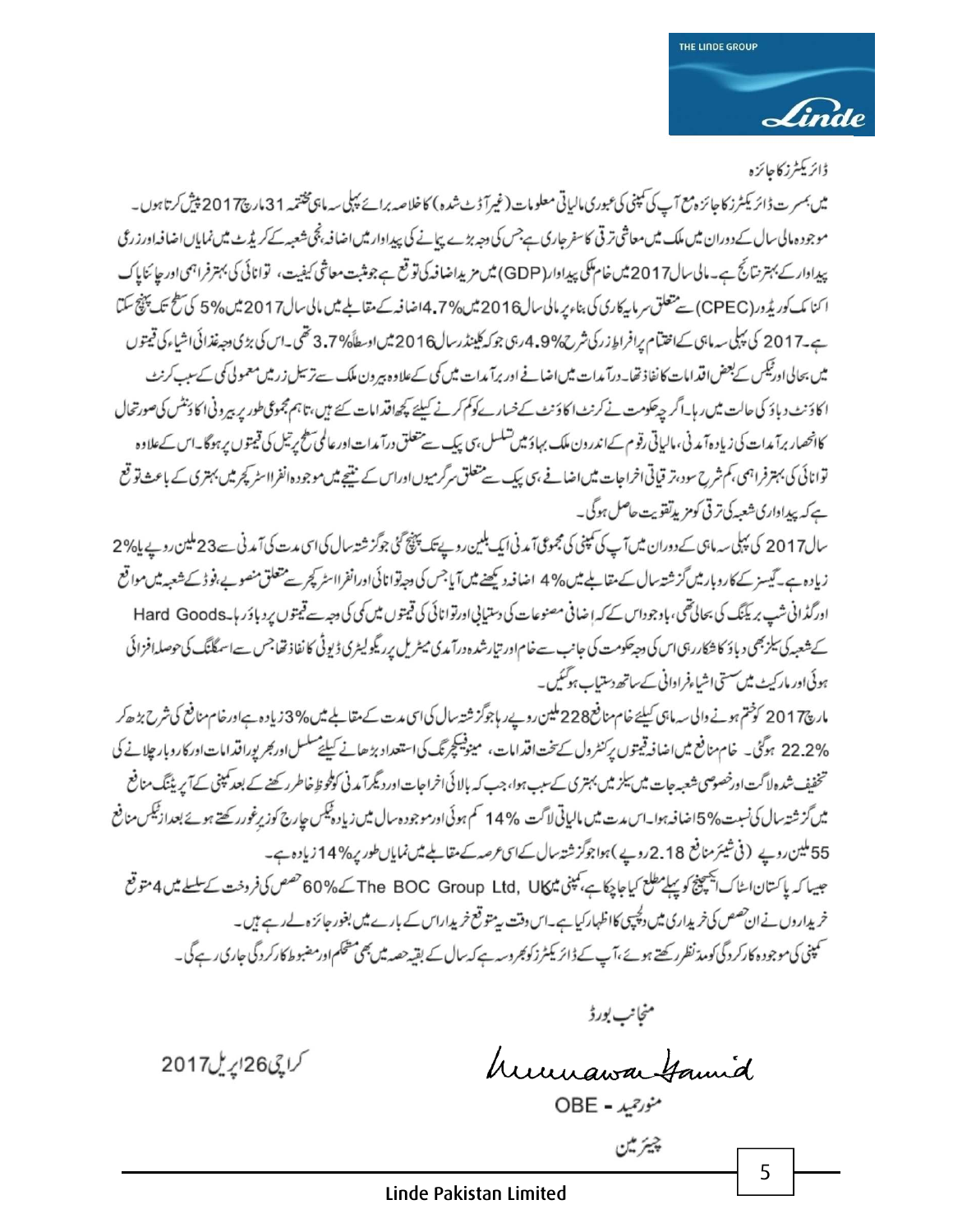

### Linde Pakistan Limited Condensed Interim Profit and Loss Account *(Unaudited)*

*For the first quarter ended 31 March 2017*

|                                        |      | 31 March   | 31 March   |
|----------------------------------------|------|------------|------------|
| Rupees in '000                         | Note | 2017       | 2016       |
| Gross sales                            | 5    | 1,164,647  | 1,138,699  |
| Trade discount and sales tax           | 5    | (140, 123) | (137, 180) |
| Net sales                              |      | 1,024,524  | 1,001,519  |
| Cost of sales                          | 5    | (796, 951) | (781, 333) |
| Gross profit                           |      | 227,573    | 220,186    |
| Distribution and marketing expenses    | 5    | (66, 344)  | (65, 381)  |
| Administrative expenses                | 5    | (56, 829)  | (55, 562)  |
| Other operating expenses               |      | (11, 025)  | (6, 432)   |
|                                        |      | (134, 198) | (127, 375) |
| Operating profit before other income   |      | 93,375     | 92,811     |
| Other income                           |      | 5,109      | 559        |
| Operating profit                       |      | 98,484     | 93,370     |
| Finance costs                          |      | (26, 133)  | (30, 291)  |
| Profit before taxation                 |      | 72,351     | 63,079     |
| Taxation                               | 6    | (17, 736)  | (15, 144)  |
| Profit for the period                  |      | 54,615     | 47,935     |
|                                        |      | (Rupees) - |            |
| Earnings per share - basic and diluted |      | 2.18       | 1.91       |

The annexed notes 1 to 14 form an integral part of these condensed interim financial information.

**Muhammad Ashraf Bawany** Chief Executive

humawa tamid

**Munnawar Hamid OBE** Chairman

6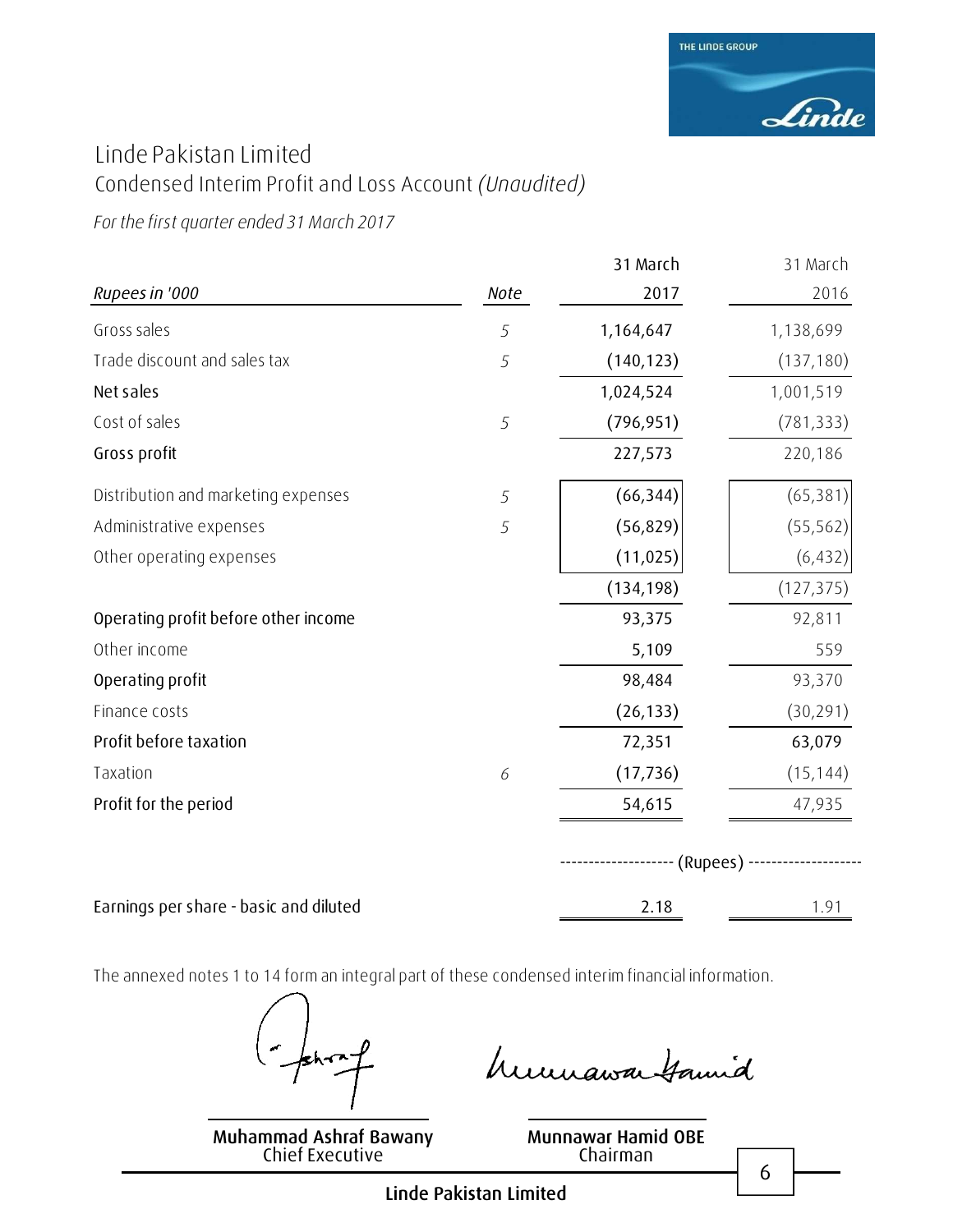

### Linde Pakistan Limited Condensed Interim Statement of Comprehensive Income *(Unaudited)*

*For the first quarter ended 31 March 2017*

| Rupees in '000                                                                                    | 31 March<br>2017            | 31 March<br>2016              |
|---------------------------------------------------------------------------------------------------|-----------------------------|-------------------------------|
| Profit for the period                                                                             | 54,615                      | 47,935                        |
| Other comprehensive income<br>Items that will never be reclassified<br>to profit and loss account |                             |                               |
| Net re-measurement on defined benefit plans<br>Tax thereon                                        | (2, 496)<br>934<br>(1, 562) | (26,960)<br>8,358<br>(18,602) |
| Items that will be reclassified subsequently<br>to profit and loss account                        |                             |                               |
| Derivative financial instruments<br>Tax thereon                                                   |                             | 257<br>(82)<br>175            |
| Total comprehensive income for the period                                                         | 53,053                      | 29,508                        |

The annexed notes 1 to 14 form an integral part of these condensed interim financial information.

**Muhammad Ashraf Bawany** Chief Executive

humawa tamid

**Munnawar Hamid OBE** Chairman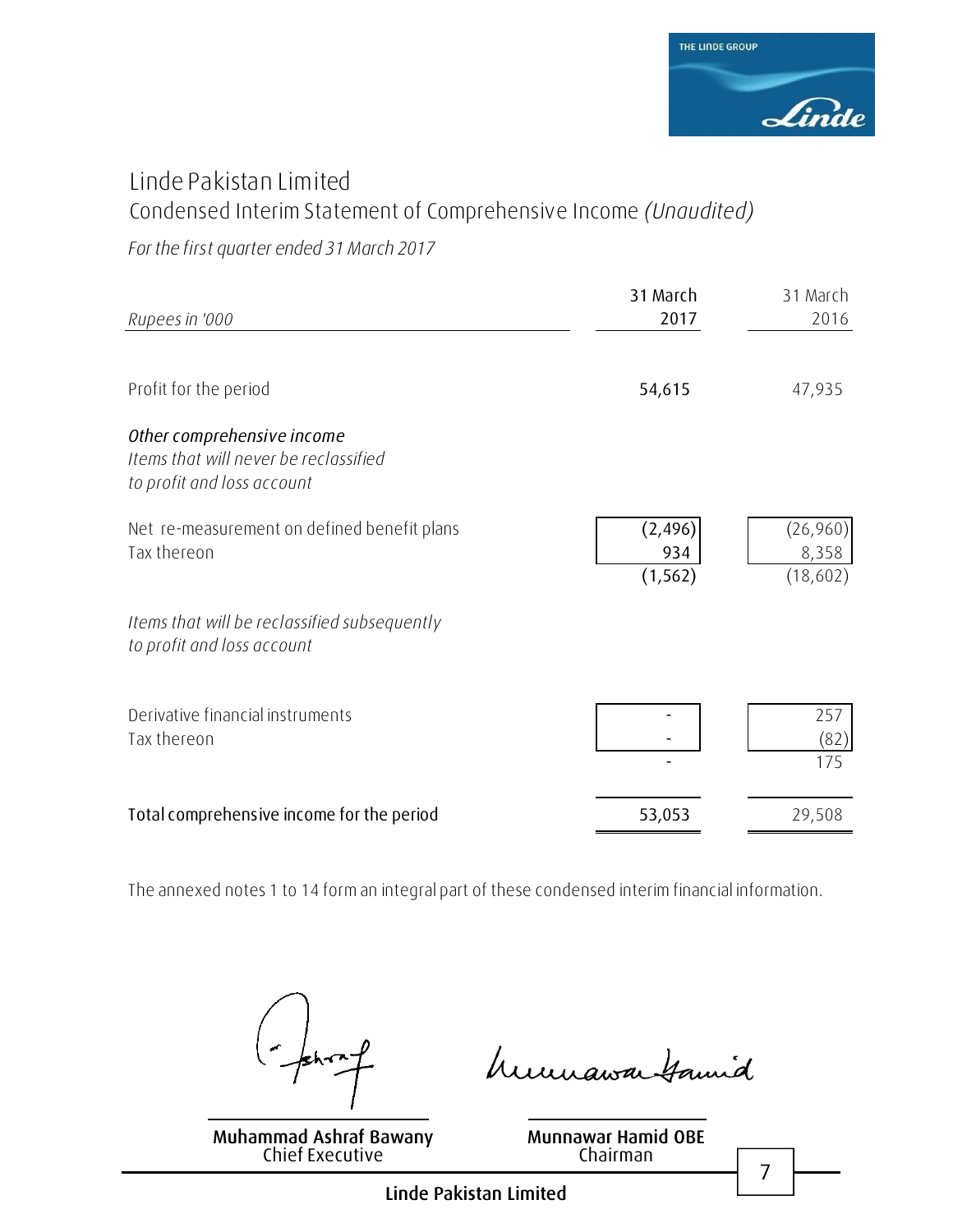### Linde Pakistan Limited

Condensed Interim Balance Sheet

*As at 31 March 2017*

|                                                                                                                                     |                | 31 March    | 31 December |
|-------------------------------------------------------------------------------------------------------------------------------------|----------------|-------------|-------------|
| Rupees in '000                                                                                                                      | Note           | 2017        | 2016        |
|                                                                                                                                     |                | (Unaudited) | (Audited)   |
| <b>ASSETS</b>                                                                                                                       |                |             |             |
| Non-current assets                                                                                                                  |                |             |             |
| Property, plant and equipment                                                                                                       | $\overline{7}$ | 3,055,864   | 3,130,100   |
| Intangible assets                                                                                                                   |                | 15,263      | 16,192      |
| Investment in subsidiary                                                                                                            |                | 10          | 10          |
| Long term deposits                                                                                                                  |                | 69,353      | 66,031      |
|                                                                                                                                     |                | 3,140,490   | 3,212,333   |
| Current assets                                                                                                                      |                |             |             |
| Stores and spares                                                                                                                   |                | 97,445      | 92,305      |
| Stock-in-trade                                                                                                                      | 8              | 302,581     | 354,576     |
| Trade debts                                                                                                                         |                | 545,182     | 519,720     |
| Loans and advances                                                                                                                  |                | 68,735      | 57,529      |
| Deposits and prepayments                                                                                                            |                | 117,640     | 109,131     |
| Other receivables                                                                                                                   |                | 100,508     | 103,391     |
| Taxation - net                                                                                                                      |                | 372,750     | 378,525     |
| Cash and bank balances                                                                                                              |                | 185,913     | 110,092     |
|                                                                                                                                     |                | 1,790,754   | 1,725,269   |
| Total assets                                                                                                                        |                | 4,931,244   | 4,937,602   |
| EQUITY AND LIABILITIES<br>Share capital and reserves<br>Authorised:<br>40,000,000 (2016: 40,000,000) Ordinary shares of Rs. 10 each |                | 400,000     | 400,000     |
| Issued, subscribed and paid-up:<br>25,038,720 (2016: 25,038,720) Ordinary shares of Rs. 10 each                                     |                | 250,387     | 250,387     |
| Reserves                                                                                                                            |                | 1,475,338   | 1,375,413   |
| Unappropriated profit                                                                                                               |                | 53,053      | 187,561     |
|                                                                                                                                     |                | 1,528,391   | 1,562,974   |
|                                                                                                                                     |                | 1,778,778   | 1,813,361   |
| Non-current liabilities                                                                                                             |                |             |             |
| Long term financing                                                                                                                 |                | 270,000     | 270,000     |
| Long term deposits                                                                                                                  |                | 166,293     | 165,858     |
| Deferred liabilities                                                                                                                |                | 387,098     | 397,383     |
|                                                                                                                                     |                | 823,391     | 833,241     |
| Current liabilities                                                                                                                 |                |             |             |
| Trade and other payables                                                                                                            |                | 1,550,436   | 1,431,889   |
| Short term borrowings                                                                                                               |                | 258,639     | 89,111      |
| Current maturity of long term financing                                                                                             |                | 520,000     | 770,000     |
|                                                                                                                                     |                | 2,329,075   | 2,291,000   |
| Total equity and liabilities                                                                                                        |                | 4,931,244   | 4,937,602   |
|                                                                                                                                     |                |             |             |

**Contingencies and Commitments** *9*

The annexed notes 1 to 14 form an integral part of these condensed interim financial information.

**Muhammad Ashraf Bawany**

Chief Executive

**Munnawar Hamid OBE** Chairman

humawa Gamid

8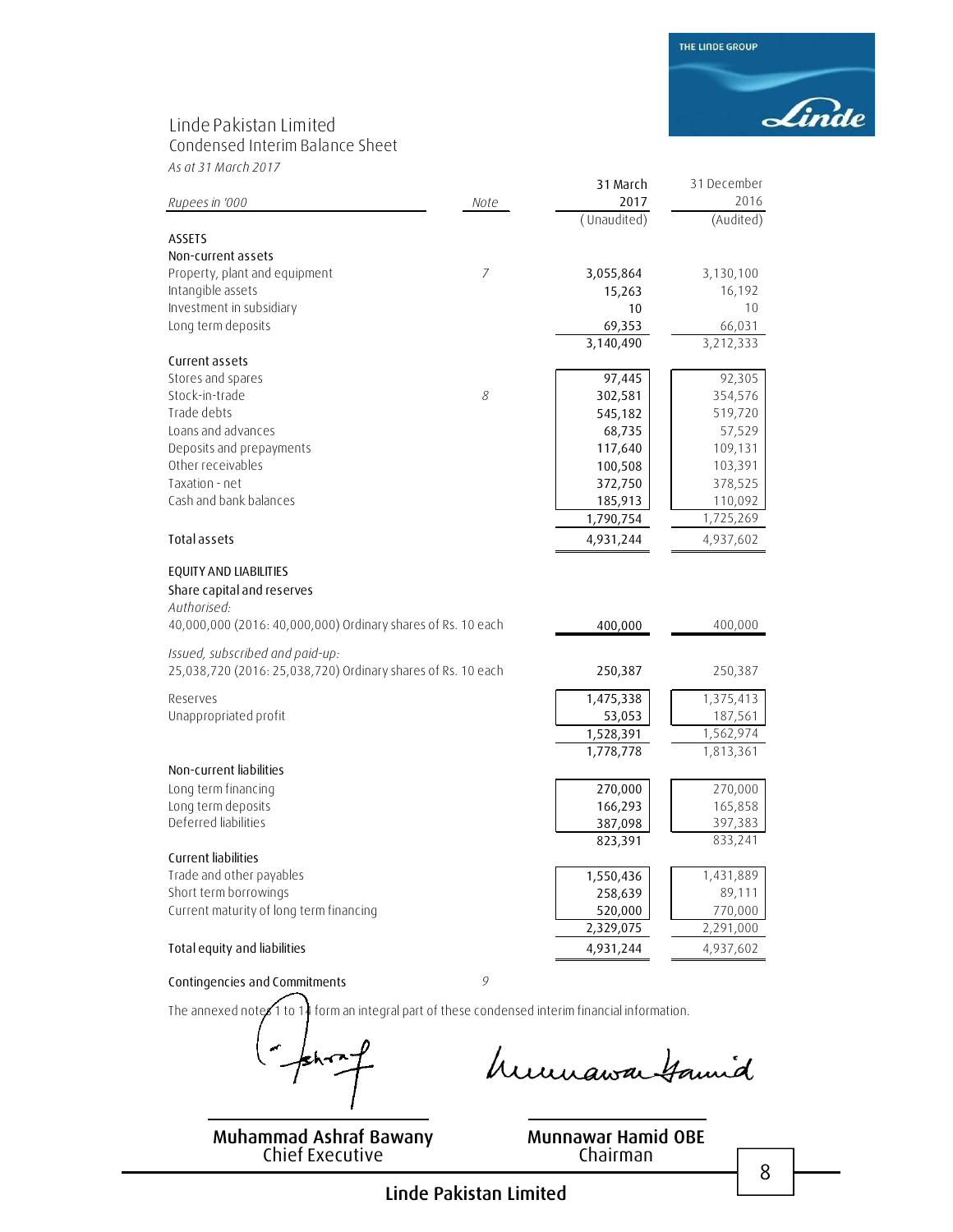

### Linde Pakistan Limited Condensed Interim Cash Flow Statement *(Unaudited)*

*For the first quarter ended 31 March 2017*

|                                                        |      | 31 March   | 31 March  |
|--------------------------------------------------------|------|------------|-----------|
| Rupees in '000                                         | Note | 2017       | 2016      |
|                                                        |      |            |           |
| CASH FLOW FROM OPERATING ACTIVITIES                    |      |            |           |
| Cash generated from operations                         | 10   | 209,389    | 272,075   |
| Finance costs paid                                     |      | (15,881)   | (15, 439) |
| Income tax paid                                        |      | (21,605)   | (28, 159) |
| Post retirement medical benefits paid                  |      | (3)        | (37)      |
| Long term loans and deposits                           |      | (3, 322)   |           |
| Long term deposits                                     |      | 435        | 694       |
| Net cash generated from operating activities           |      | 169,013    | 229,134   |
|                                                        |      |            |           |
| CASH FLOW FROM INVESTING ACTIVITIES                    |      |            |           |
| Acquisition of property, plant and equipment           |      | (14, 385)  | (76, 328) |
| Proceeds from disposal of operating assets             |      | 3,051      | 184       |
| Interest received on balances with banks               |      | 38         |           |
| Net cash used in investing activities                  |      | (11, 296)  | (76, 144) |
| CASH FLOW FROM FINANCING ACTIVITIES                    |      |            |           |
| Repayment of long term financing                       |      | (250,000)  |           |
| Dividends paid                                         |      | (1, 424)   | (118)     |
| Net cash used in financing activities                  |      | (251, 424) | (118)     |
| Net (decrease) / increase in cash and cash equivalents |      | (93, 707)  | 152,872   |
| Cash and cash equivalents at beginning of the year     |      | 20,981     | 94,026    |
| Cash and cash equivalents at end of the period         | 11   | (72, 726)  | 246,898   |

The annexed notes 1 to 14 form an integral part of these condensed interim financial information.

 $\mathbf{A}^*$ 

**Muhammad Ashraf Bawany** Chief Executive

humawa tamid

**Munnawar Hamid OBE** Chairman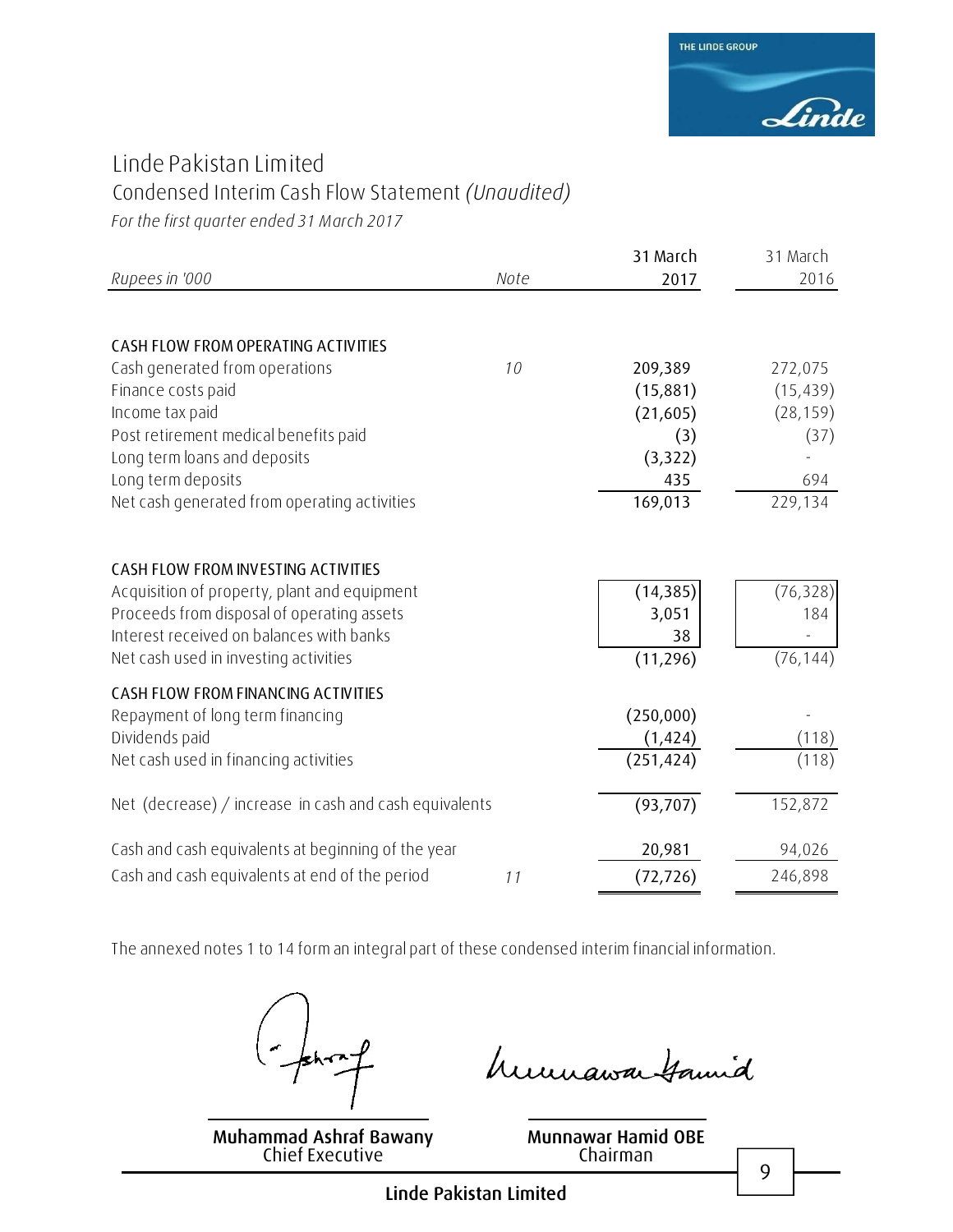### Linde Pakistan Limited

### Condensed Interim Statement of Changes in Equity *(Unaudited)*

*For the first quarter ended 31 March 2017*

|                                                                                                                              | Share capital                        | Reserves           |                    | Total<br>Unappropriated         |                    |
|------------------------------------------------------------------------------------------------------------------------------|--------------------------------------|--------------------|--------------------|---------------------------------|--------------------|
| Rupees in '000                                                                                                               | Issued,<br>subscribed<br>and paid-up | Hedging<br>reserve | General<br>reserve | profit                          |                    |
|                                                                                                                              |                                      |                    |                    |                                 |                    |
| Balance as at 1 January 2016                                                                                                 | 250,387                              | (175)              | 1,359,204          | 110,104                         | 1,719,520          |
| Total comprehensive income for the period                                                                                    |                                      |                    |                    |                                 |                    |
| Profit for the period                                                                                                        |                                      |                    |                    | 47,935                          | 47,935             |
| Other comprehensive income for the period                                                                                    |                                      | 175                |                    | (18, 602)                       | (18, 427)          |
| Transactions with owners of the Company<br>recognised directly in equity - distribution                                      |                                      | 175                |                    | 29,333                          | 29,508             |
| Final dividend for the year ended                                                                                            |                                      |                    |                    |                                 |                    |
| 31 December 2015 - Rs. 3.75 per share                                                                                        |                                      |                    |                    | (93, 895)                       | (93, 895)          |
| Transfer to general reserve                                                                                                  |                                      |                    | 16,209             | (16, 209)                       |                    |
| Balance as at 31 March 2016                                                                                                  | 250,387                              |                    | 1,375,413          | 29,333                          | 1,655,133          |
| Balance as at 1 January 2017                                                                                                 | 250,387                              |                    | 1,375,413          | 187,561                         | 1,813,361          |
| Total comprehensive income for the period                                                                                    |                                      |                    |                    |                                 |                    |
| Profit for the period                                                                                                        |                                      |                    |                    | 54,615                          | 54,615             |
| Other comprehensive income for the period                                                                                    |                                      |                    |                    | (1, 562)<br>$\overline{53,053}$ | (1, 562)<br>53,053 |
| Transactions with owners of the Company<br>recognised directly in equity - distribution<br>Final dividend for the year ended |                                      |                    |                    |                                 |                    |
| 31 December 2016 - Rs. 3.50 per share                                                                                        |                                      |                    |                    | (87, 636)                       | (87, 636)          |
| Transfer to general reserve                                                                                                  |                                      |                    | 99,925             | (99, 925)                       |                    |
| Balance as at 31 March 2017                                                                                                  | 250,387                              |                    | 1,475,338          | 53,053                          | 1,778,778          |
|                                                                                                                              |                                      |                    |                    |                                 |                    |

The annexed notes 1 to 14 form an integral part of these condensed interim financial information.

 $hr^{-1}$ 

**Muhammad Ashraf Bawany** Chief Executive

humawa tamid

**Munnawar Hamid OBE** Chairman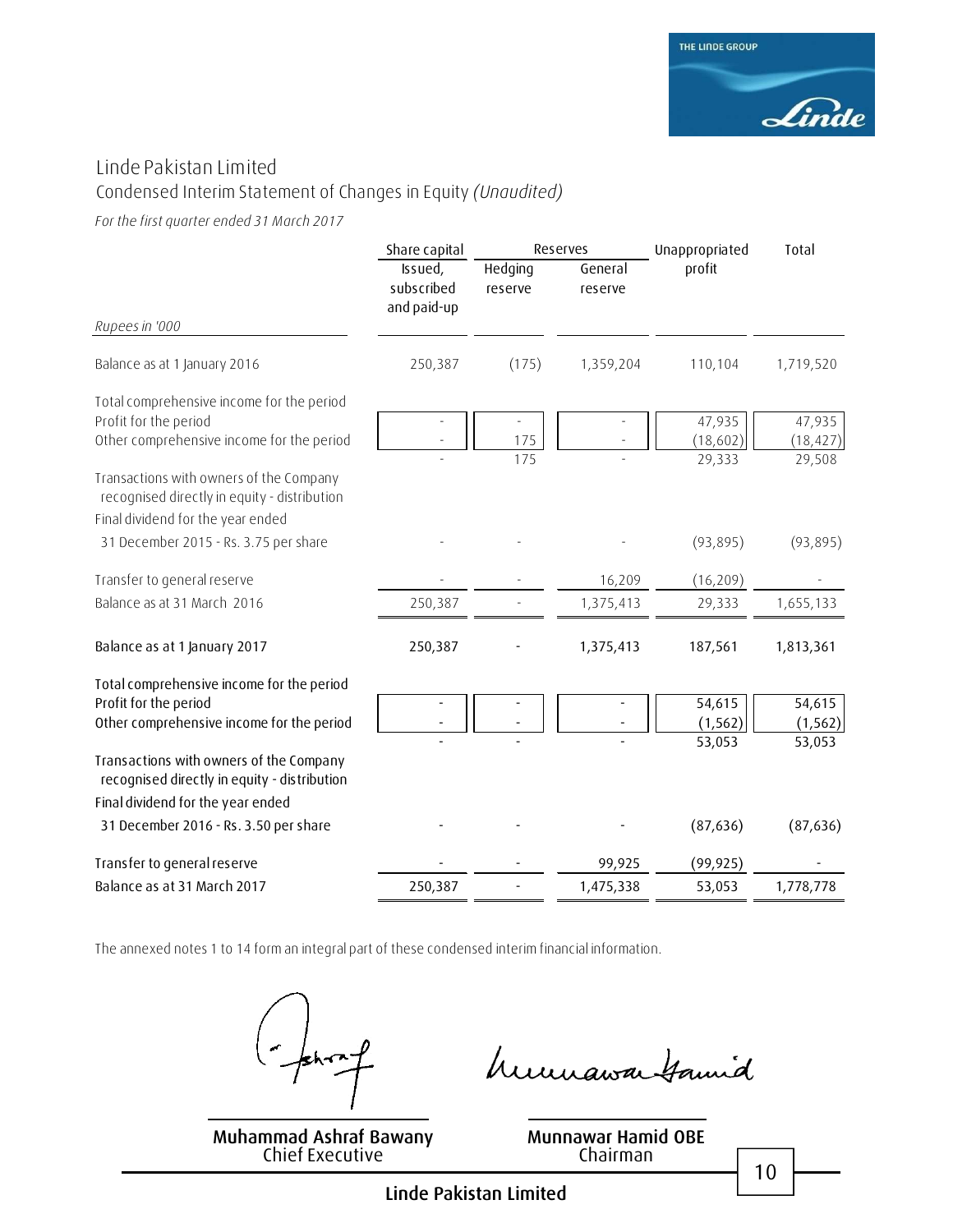#### Linde Pakistan Limited

Notes to the Condensed Interim Financial Information *(Unaudited) For the first quarter ended 31 March 2017*

#### **1. LEGAL STATUS AND OPERATIONS**

Linde Pakistan Limited ("the Company") was incorporated in Pakistan under the Companies Act, 1913 (now Companies Ordinance, 1984), as a private limited company in 1949 and converted into a public limited company in 1958. Its shares are quoted on Pakistan Stock Exchange Limited. The address of its registered office is West Wharf, Dockyard Road, Karachi, Pakistan.

The Company is principally engaged in the manufacturing of industrial and medical gases, welding electrodes and marketing of medical equipment.

The Company is a subsidiary of The BOC Group Limited whereas its ultimate parent company is Linde AG, Germany.

The Company owns a wholly owned subsidiary, BOC Pakistan (Private) Limited ("BOCPL"), which has not carried out any business activities during the year. Accordingly, exemption has been granted by the Securities and Exchange Commission of Pakistan ("SECP") from the application of sub-section (1) to (7) of section 237 of the Companies Ordinance, 1984 requiring consolidation of subsidiary in the preparation of financial statements for the year ending 31 December 2017 and all interim periods within the aforementioned year.

#### **2. BASIS OF PREPARATION**

This condensed interim financial information of the Company for the first quarter ended 31 March 2017 has been prepared in accordance with the requirements of the International Accounting Standard 34 - Interim Financial Reporting and provisions of and directives issued under the Companies Ordinance, 1984. In case where requirements differ, the provisions of or directives issued under the Companies Ordinance, 1984 have been followed.

This condensed interim financial information of the Company does not include all of the information required for full annual financial statements and should be read in conjunction with the audited annual financial statements of the Company as at and for the year ended 31 December 2016.

This condensed interim financial information is presented in Pak Rupee which is also the Company's functional currency and all financial information presented has been rounded off to the nearest thousand.

#### **3. SIGNIFICANT ACCOUNTING POLICIES**

- **3.1** The accounting policies adopted by the Company in the preparation of this condensed interim financial information are the same as those applied in the preparation of the preceding annual audited financial statements of the Company as at and for the year ended 31 December 2016.
- **3.2** Amendments to certain existing standards and new standards and interpretations on approved accounting standards became effective during the period either were not relevant to the Company's operations or did not have any significant impact on the accounting policies of the Company.

#### **4. ACCOUNTING ESTIMATES, JUDGMENTS, FINANCIAL RISK MANAGEMENT AND FAIR VALUE MEASUREMENT**

In preparing these condensed interim financial statements, management has made judgements, estimates and assumptions that affect the application of accounting policies and the reported amounts of assets and liabilities, income and expense. Actual results may differ from these estimates. Estimates and judgements made by management in the preparation of this condensed interim financial information are the same as those that were applied to the audited annual financial statements of the Company as at and for the year ended 31 December 2016.

**Muhammad Ashraf Bawany** liabilities not measured at fair values approximate their carrying amounts.**Munday Munday Munday Munday** The Company's financial risk management objectives and policies are consistent with those disclosed in the audited annual financial statements of the Company as at and for the year ended 31 December 2016. The Company has established control framework with respect to the measurements of fair values. Management uses observable inputs / data as far as possible to determine fair values of assets and liabilities, where ever required or permitted under accounting standards. At reporting date management considers fair values of financial assets and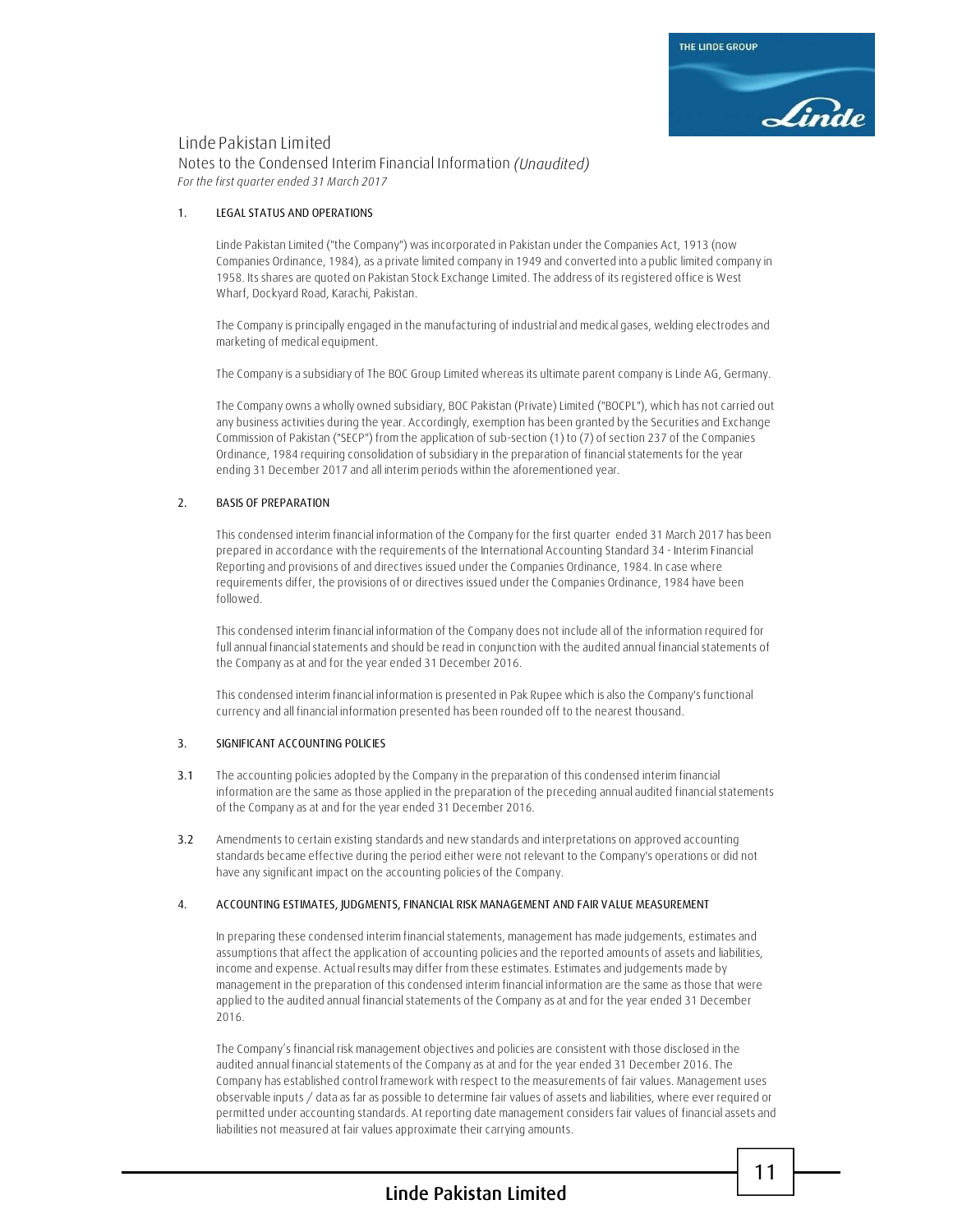#### **5. SEGMENT RESULTS**

|                                 |                                           |                          |                           |                                           |                          | For the first quarter ended |
|---------------------------------|-------------------------------------------|--------------------------|---------------------------|-------------------------------------------|--------------------------|-----------------------------|
| Rupees in '000                  |                                           |                          | 31 March 2017             |                                           |                          | 31 March 2016               |
|                                 | Industrial,<br>medical and<br>other gases | Welding<br>and<br>others | Total                     | Industrial,<br>medical and<br>other gases | Welding<br>and<br>others | Total                       |
|                                 |                                           |                          | --(Rupees in '000)------- |                                           |                          |                             |
| Gross sales                     | 957,929                                   | 206,718                  | 1,164,647                 | 923,612                                   | 215,087                  | 1,138,699                   |
| Less:                           |                                           |                          |                           |                                           |                          |                             |
| Trade discount                  | 765                                       |                          | 765                       | 236                                       |                          | 236                         |
| Sales tax                       | 110,417                                   | 28,941                   | 139,358                   | 106,269                                   | 30,675                   | 136,944                     |
|                                 | 111,182                                   | 28,941                   | 140,123                   | 106,505                                   | 30,675                   | 137,180                     |
| Net sales                       | 846,747                                   | 177,777                  | 1,024,524                 | 817,107                                   | 184,412                  | 1,001,519                   |
| Less:                           |                                           |                          |                           |                                           |                          |                             |
| Cost of sales                   | 657,262                                   | 139,689                  | 796,951                   | 641,930                                   | 139,403                  | 781,333                     |
| Distribution and                |                                           |                          |                           |                                           |                          |                             |
| marketing expenses              | 55,240                                    | 11,104                   | 66,344                    | 52,016                                    | 13,365                   | 65,381                      |
| Administrative expenses         | 47,318                                    | 9,511                    | 56,829                    | 44,204                                    | 11,358                   | 55,562                      |
|                                 | 759,820                                   | 160,304                  | 920,124                   | 738,150                                   | 164,126                  | 902,276                     |
| Segment result                  | 86,927                                    | 17,473                   | 104,400                   | 78,957                                    | 20,286                   | 99,243                      |
| Unallocated corporate expenses: |                                           |                          |                           |                                           |                          |                             |
| - Other operating expenses      |                                           |                          | (11, 025)                 |                                           |                          | (6, 432)                    |
| - Other income                  |                                           |                          | 5,109                     |                                           |                          | 559                         |
|                                 |                                           |                          | (5,916)                   |                                           |                          | (5,873)                     |
| Operating profit                |                                           |                          | 98,484                    |                                           |                          | 93,370                      |
| Finance costs                   |                                           |                          | (26, 133)                 |                                           |                          | (30, 291)                   |
| Taxation                        |                                           |                          | (17, 736)                 |                                           |                          | (15, 144)                   |
| Profit for the period           |                                           |                          | 54,615                    |                                           |                          | 47,935                      |

#### **6. TAXATION**

Under Section 5A of the Income Tax Ordinance, 2001 (the Ordinance), a tax shall be imposed at the rate of 10%, on every public company other than a scheduled bank or a modaraba, that derives profits for a tax year but does not distribute cash dividends within six months of the end of said tax year or distributes dividends to such an extent that its reserves, after such distribution, are in excess of 100% of its paid up capital, so much of its reserves as exceed 100% of its paid up capital shall be treated as income of the said company. However, this tax on undistributed reserves is not applicable to a public company which distributes profit equal to either 40% of its after tax profits or 50% of its paid up capital, whichever is less, within six months of the end of the tax year.

The Board of Directors of the Company intends to distribute sufficient cash dividend for the year ending 31 December 2017 to comply with the above stated requirement. Accordingly, no provision for tax on undistributed reserves has been recognised in these condensed interim financial information.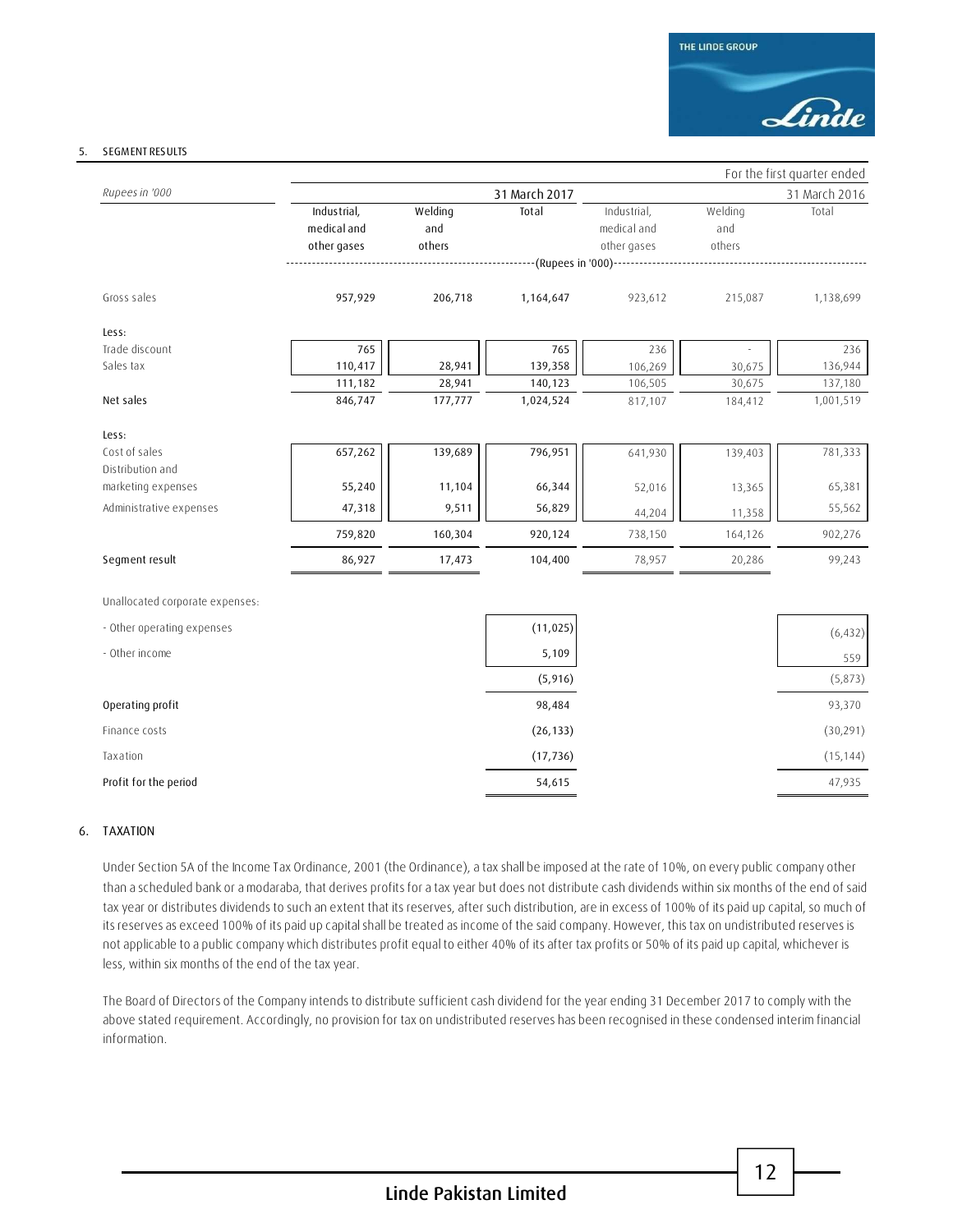#### **7. PROPERTY, PLANT AND EQUIPMENT**

|     |                                                                                   |      | 31 March          | 31 December |
|-----|-----------------------------------------------------------------------------------|------|-------------------|-------------|
|     | Rupees in '000                                                                    | Note | 2017              | 2016        |
|     |                                                                                   |      | (Unaudited)       | (Audited)   |
|     | Operating assets                                                                  | 7.1  | 2,962,375         | 2,982,317   |
|     | Capital work-in-progress                                                          |      | 93,489            | 147,783     |
|     |                                                                                   |      | 3,055,864         | 3,130,100   |
| 7.1 | Operating assets                                                                  |      |                   |             |
|     | Net book value as at 1 January 2017 / 2016<br>Additions during the period / year: |      | 2,982,317         | 2,966,954   |
|     | - Land and Building                                                               |      | 1,987             | (12, 801)   |
|     | - Plant and machinery                                                             |      | 55,141            | 326,842     |
|     | - Vehicles                                                                        |      | 7,511             | 28,319      |
|     | - Furniture, fittings and office equipments                                       |      |                   | 837         |
|     | - Computer equipments                                                             |      | 4,040             | 12,792      |
|     | Less:                                                                             |      | 68,679            | 355,989     |
|     | - Disposals during the period / year - net book value                             |      | (132)             | (256)       |
|     | - Depreciation charge during the period / year                                    |      | (88, 489)         | (340, 370)  |
|     |                                                                                   |      | (88, 621)         | (340, 626)  |
|     |                                                                                   |      | 2,962,375         | 2,982,317   |
| 8.  | STOCK-IN-TRADE                                                                    |      |                   |             |
|     | Raw and packing materials - in hand                                               |      | 86,996            | 144,855     |
|     | Finished goods                                                                    |      |                   |             |
|     | - in hand<br>- in transit                                                         |      | 193,749<br>21,836 | 209,721     |
|     |                                                                                   |      | 215,585           | 209,721     |
|     |                                                                                   |      | 302,581           | 354,576     |

**8.1** Raw and packing materials and finished goods include inventories held by various parties, located at Site and Landhi industrial area of Karachi, amounting to Rs. 28,029 thousand (31 December 2016: Rs. 39,087 thousand) for manufacturing purposes.

**8.2** The cost of raw and packaging materials and finished goods has been adjusted net of provision for slow moving and obsolete stock by Rs. 44,582 thousand (31 December 2016: Rs. 40,132 thousand).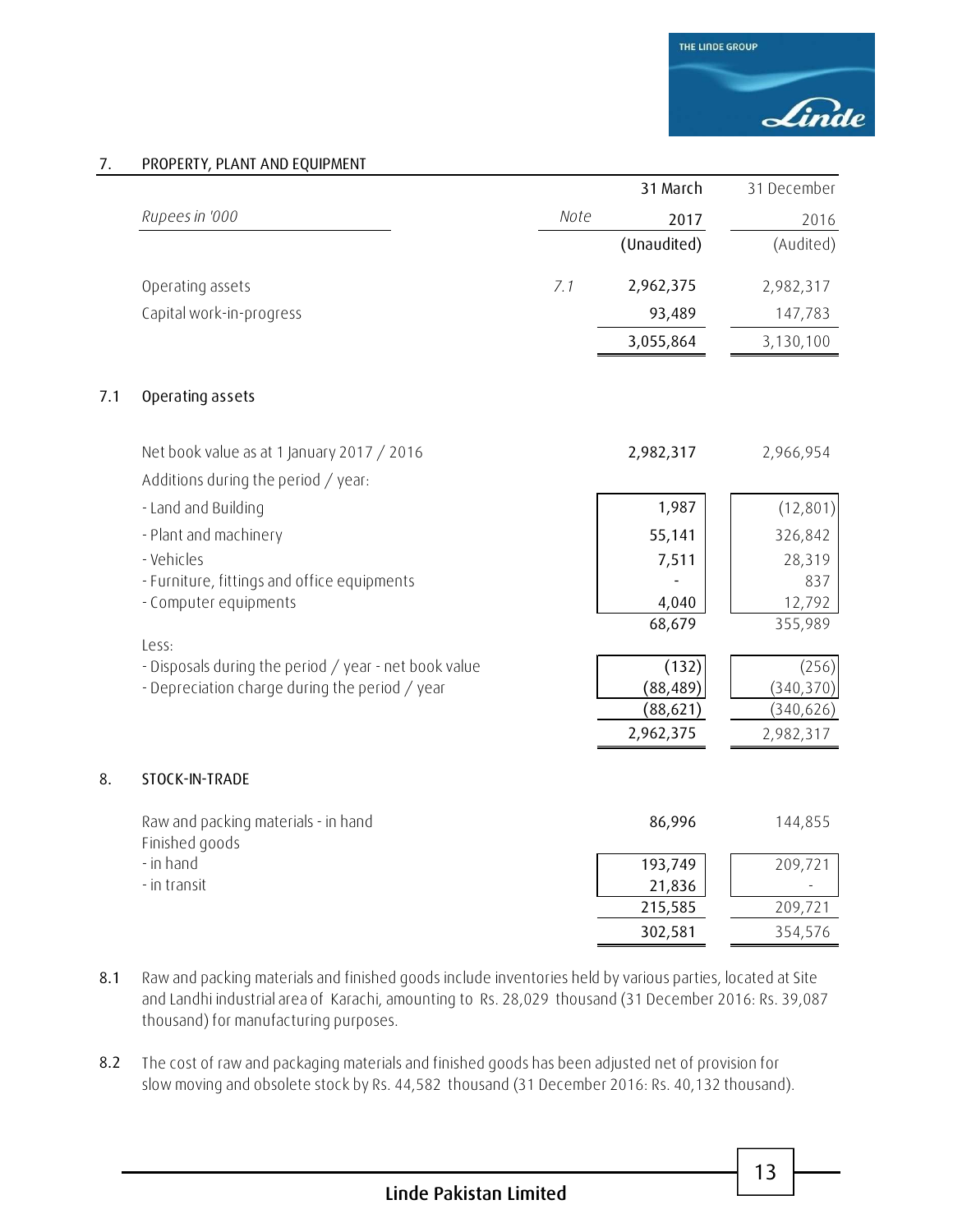

#### **9. CONTINGENCIES AND COMMITMENTS**

#### **9.1 Contingencies**

The Company has disputed the unilateral increase in rentals of one of its leased premises being exorbitant, unreasonable and unjustified. Therefore, a civil suit has been filed against the Lessor. The Court has directed parties to maintain status quo. The amount not acknowledged as debt in this regard as at 31 March 2017 amounted to Rs. 43,626 thousand (31 December 2016: Rs.43,037 thousand).

#### **9.2 Commitments**

Capital commitments outstanding as at 31 March 2017 amounted to Rs. 139,830 thousand (31 December 2016: Rs. 101,341 thousand).

#### **10. CASH GENERATED FROM OPERATIONS**

|      | Rupees in '000                                                       | Note | 31 March<br>2017 | 31 March<br>2016 |
|------|----------------------------------------------------------------------|------|------------------|------------------|
|      | Profit before taxation                                               |      | 72,351           | 63,079           |
|      | Adjustments for:                                                     |      |                  |                  |
|      | Depreciation                                                         |      | 88,489           | 80,587           |
|      | Amortisation                                                         |      | 930              | 1,147            |
|      | Gain on disposal of property, plant and equipment                    |      | (2,919)          | (184)            |
|      | Mark-up income from savings and deposit accounts                     |      | (38)             |                  |
|      | Finance cost                                                         |      | 26,133           | 30,291           |
|      | Post retirement medical benefits                                     |      | 134              | 148              |
|      | Working capital changes                                              | 10.1 | 24,309           | 97,007           |
|      |                                                                      |      | 209,389          | 272,075          |
| 10.1 | Working capital changes                                              |      |                  |                  |
|      | Decrease / (increase) in current assets:                             |      |                  |                  |
|      | Stores and spares                                                    |      | (5, 140)         | 15,098           |
|      | Stock-in-trade                                                       |      | 51,995           | 113,443          |
|      | Trade debts                                                          |      | (25, 462)        | (138, 942)       |
|      | Loans and advances                                                   |      | (11, 206)        | (8, 818)         |
|      | Deposit and prepayments                                              |      | (8, 509)         | (2,780)          |
|      | Other receivables                                                    |      | 1,517            | 33,369           |
|      |                                                                      |      | 3,195            | 11,370           |
|      | Increase in current liabilities:                                     |      |                  |                  |
|      | Trade and other payables                                             |      | 21,114           | 85,637           |
|      |                                                                      |      | 24,309           | 97,007           |
| 11.  | CASH AND CASH EQUIVALENTS                                            |      |                  |                  |
|      | Cash and bank balances                                               |      | 185,913          | 246,898          |
|      | Short term borrowings - running finance under<br>mark-up arrangement |      | (258, 639)       |                  |
|      |                                                                      |      |                  |                  |
|      |                                                                      |      | (72, 726)        | 246,898          |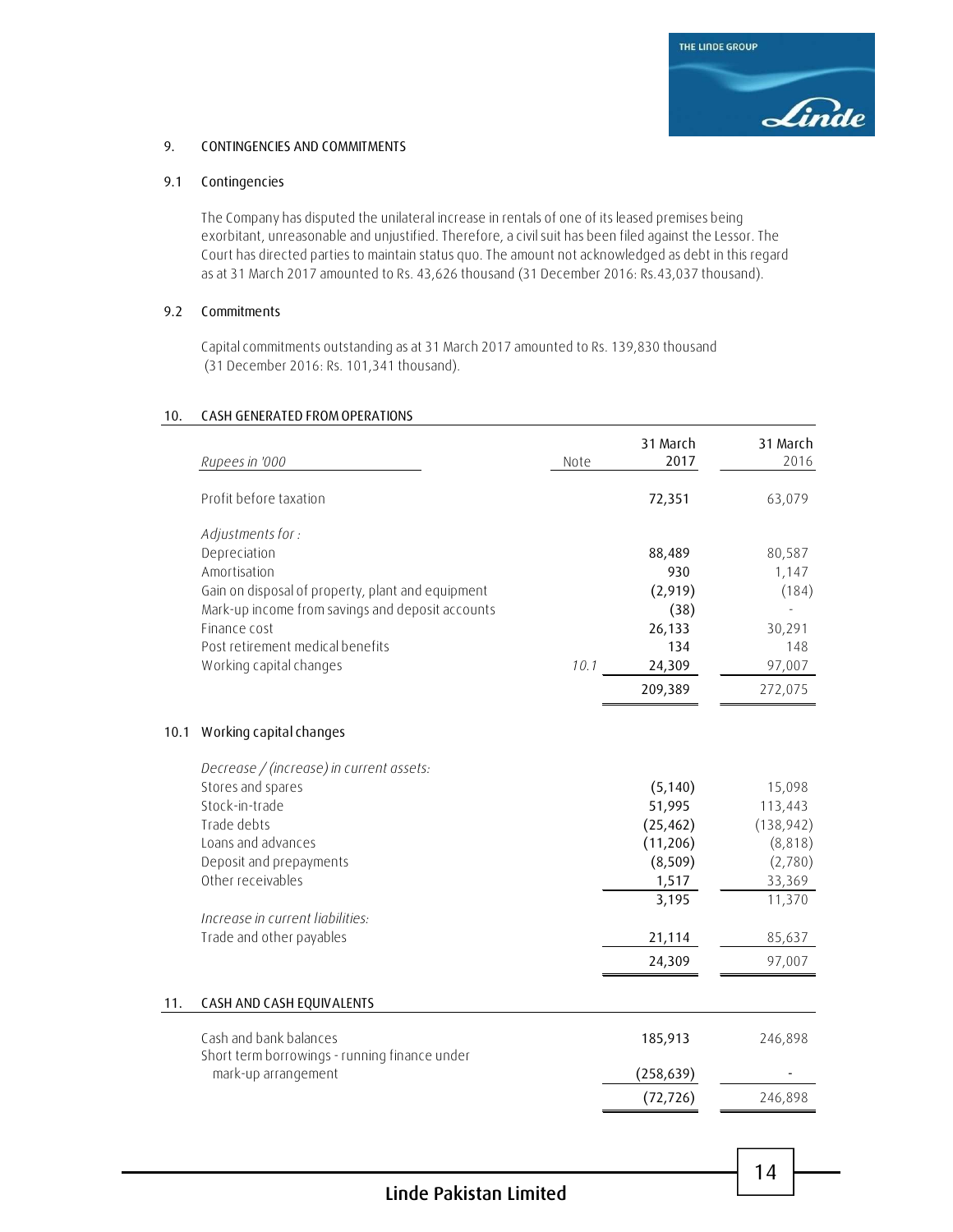

#### **12. TRANSACTIONS AND BALANCES WITH RELATED PARTIES**

The related parties comprise of group companies, entities with common directors, major shareholders, key management employees and retirement benefit funds. Transactions and balances with related parties and associated undertakings are given below:

#### **12.1 Transactions with related parties are summarised as follows:**

| Rupees in '000                                                                                                                 |                                                                                                  | 31 March<br>2017 | 31 March<br>2016 |
|--------------------------------------------------------------------------------------------------------------------------------|--------------------------------------------------------------------------------------------------|------------------|------------------|
| Nature of relationship                                                                                                         | Nature of transactions                                                                           |                  |                  |
| The BOC Group<br>Limited (Parent)                                                                                              | Technical assistance fee                                                                         | 11,211           | 10,398           |
|                                                                                                                                | Dividends                                                                                        | 52,581           | 56,337           |
| Linde AG (Ultimate parent)                                                                                                     | Information systems support /<br>maintenance and development                                     | 9,069            | 9,337            |
| Associated Companies                                                                                                           | Purchase of goods and receipt<br>of services                                                     | 10,749           | 10,803           |
|                                                                                                                                | Staff related cost in respect of<br>services claimed by the Company<br>from associated companies | 6,811            | 8,093            |
| Related entities by virtue<br>of common directorship                                                                           | Sale of goods                                                                                    | 14,745           | 16,973           |
| Staff retirement benefits                                                                                                      | Contributions to staff retirement funds                                                          | 7,259            | 7,651            |
| Key management personnel                                                                                                       | Remuneration for the period                                                                      | 51,235           | 47,884           |
| Meeting fee to Directors and<br>remuneration to Non-Executive Directors                                                        |                                                                                                  | 1,217            | 1,401            |
| Re-measurement: Actuarial gain / (Loss)<br>recognised in other comprehensive income<br>on account of Staff Retirement Benefits |                                                                                                  | (2,329)          | (25,998)         |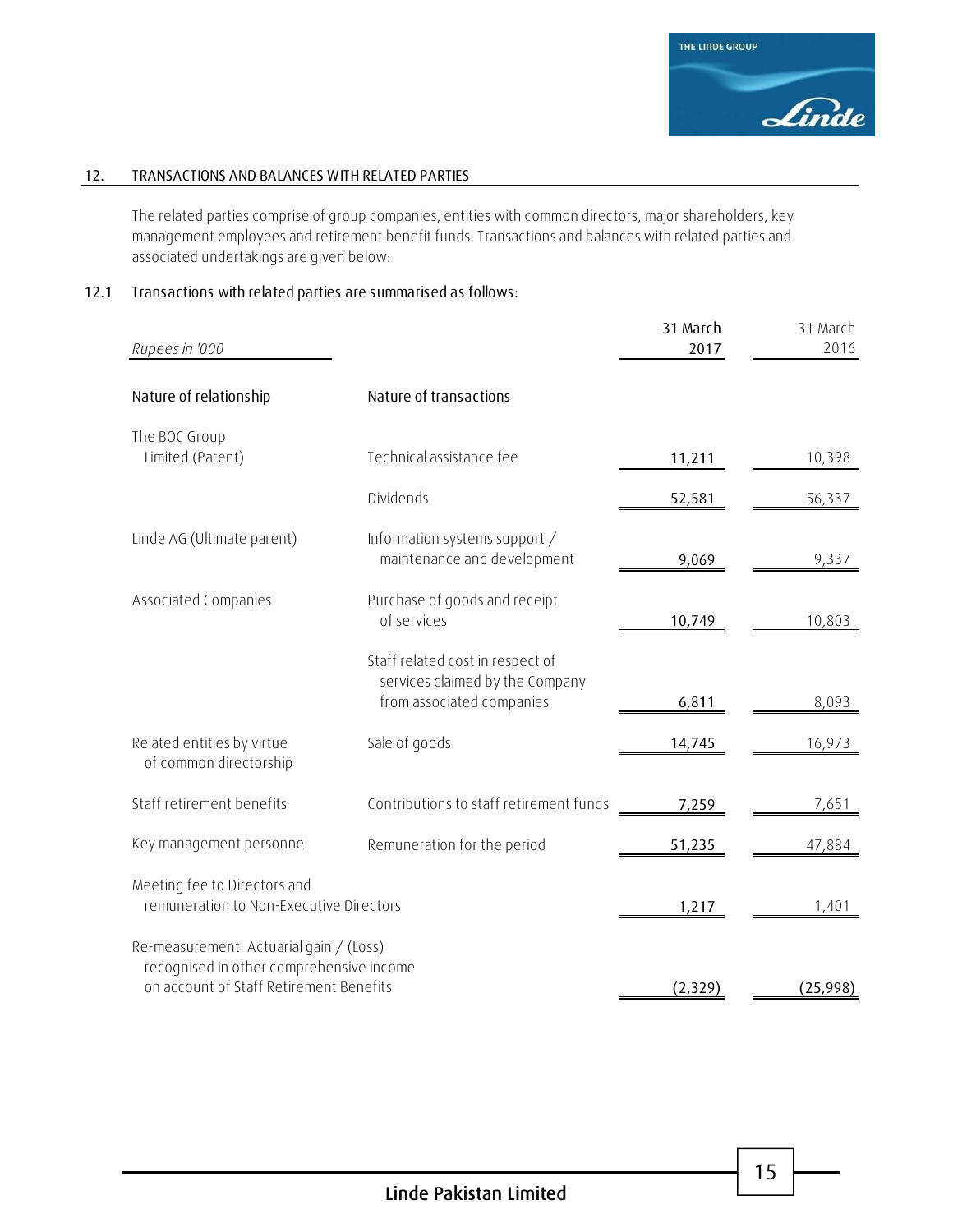#### **12.2 Balances with related parties are summarised as follows:**

| Rupees in '000                                                                    | 31 March<br>2017 | 31 December<br>2016 |
|-----------------------------------------------------------------------------------|------------------|---------------------|
| Receivable from associates in respect of trade debts                              | 18,984           | 15,056              |
| Receivable from Staff Retirement Funds                                            | 15,480           | 13,773              |
| Payable to holding company / associates in respect of<br>trade and other payables | 251,663          | 232,756             |

**12.3** Sales, purchases and other transactions with related parties are carried out on commercial terms and conditions. The cost of technical assistance fee has been determined on the basis of agreement, duly acknowledged by the State Bank of Pakistan, between the Company and the BOC Group Limited based on an agreed methodology consistently applied.

#### **13. CORRESPONDING FIGURES**

The condensed interim balance sheet has been compared with the preceding balance sheet as at 31 December 2016, whereas the condensed interim profit and loss account, condensed interim statement of comprehensive income, condensed interim cash flow statement and condensed interim statement of changes in equity have been compared with the corresponding period of the previous year.

#### **14. DATE OF AUTHORISATION**

This condensed interim financial information was authorised for issue on 26th April 2017 by the Board of Directors of the Company.

humawa Hamid

**Muhammad Ashraf Bawany** Chief Executive

**Munnawar Hamid OBE** Chairman

16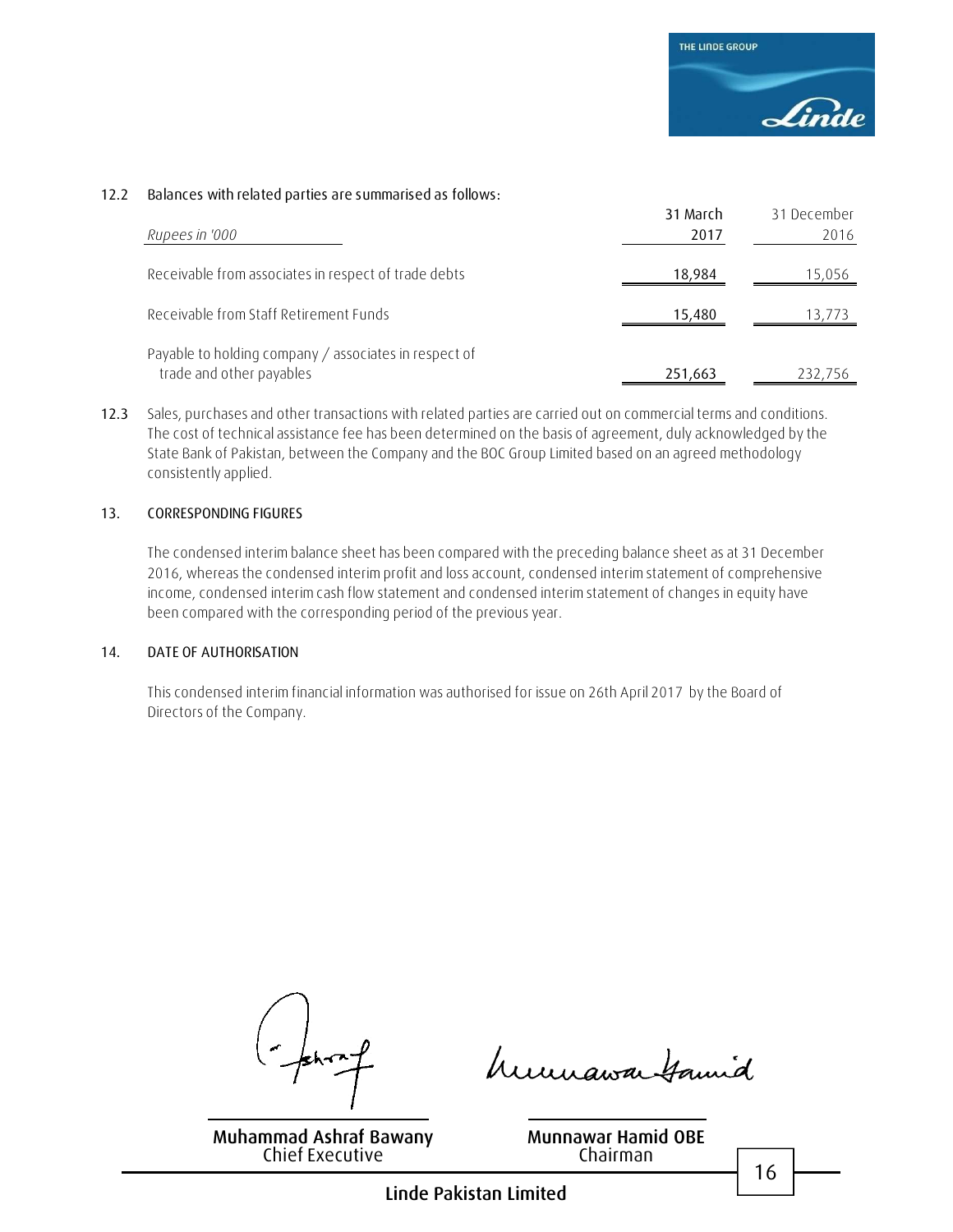

# Our products and services

In Pakistan our business and reputation is built around our customers. Whatever the industry or interest, we continue to respond to its needs as quickly and effectively as possible. The ever-changing requirements of customers are the driving force behind the development of all our products, technologies and support services. Linde Pakistan provides gas products, facilities and turnkey services and solutions which are customized to meet the unique needs of our customers and add value to their businesses. Our competitive advantage is our extensive process engineering, project development and comprehensive product portfolio. We have the widest range of bulk and compressed gases product lines as well as welding consumables, equipment and safety gear. At Linde, our highly qualified and experienced engineers, product managers, technologists and marketers excel at providing dedicated support. A Linde customer receives for each gas application, the complete solution - gas, know-how, tailor-made hardware and customized services

#### Industrial gases

#### **Bulk** gases

Liquid oxygen Liquid nitrogen Liquid argon Pipeline hydrogen Trailer hydrogen Liquid carbon dioxide Industrial pipelines

#### PGP gases

Compressed oxygen Aviation oxygen Compressed nitrogen Compressed argon Compressed air Compressed hydrogen Compressed carbon dioxide Dissolved acetylene

#### Speciality gases

High purity gases Research grade gases Gaseous chemicals Calibration mix tures Argon mix tures Welding gas mixtures Sterilization gases Propane Helium (liquid & compressed) Refrigerants

#### Healthcare

#### Medical gases

Liquid medical oxygen Compressed medical oxygen Nitrous oxide **ENTONOX®** Specialty medical gases & mixtures e.g. helium, carbon dioxide, heliox etc.

#### Medical equipment

High precision flowmeters Suction injector units and oxygen therapy products ENTONOX® delivery systems, complete with apparatus, regulators and cylinders. Medical Air, Vacuum and AGSS Plants Medical Gas Pipeline Accessories Medical Gas Distribution System Medical Gas Source Equipment

#### Medical engineering services

- Consultation, design, installation and service of medical gas pipeline systems (O2, N2O, Air, Suction etc) Safety, quality, risk analysis & training on medical gas pipeline systems Authorized Person Training for Hospital Staff Qi Facility Management (G as Pipeline Management System)
	- Qi Point Analysis (Point to Point Verification System)

#### Welding & others

#### Welding consum ables

Low hydrogen welding electrodes -Fortrex E7018 Mild steel welding electrodes-Zodian Universal E6013 Mild steel welding electrodes-Matador®47 E6013 Mild steel welding electrodes-Spark® E6013 Stainless steel electrodes -Matador®E308-16 and E308L Special electrodes MIG welding wires

#### Welding machines Automatic

Semi-automatic Manual

#### Welding accessories

Regulators Cutting torches Welding torches Cutting machines G as control equipment Safety equipment Matador cutting and grinding discs and wheels

 $17$ 

 $PGP - others$ Dry ice